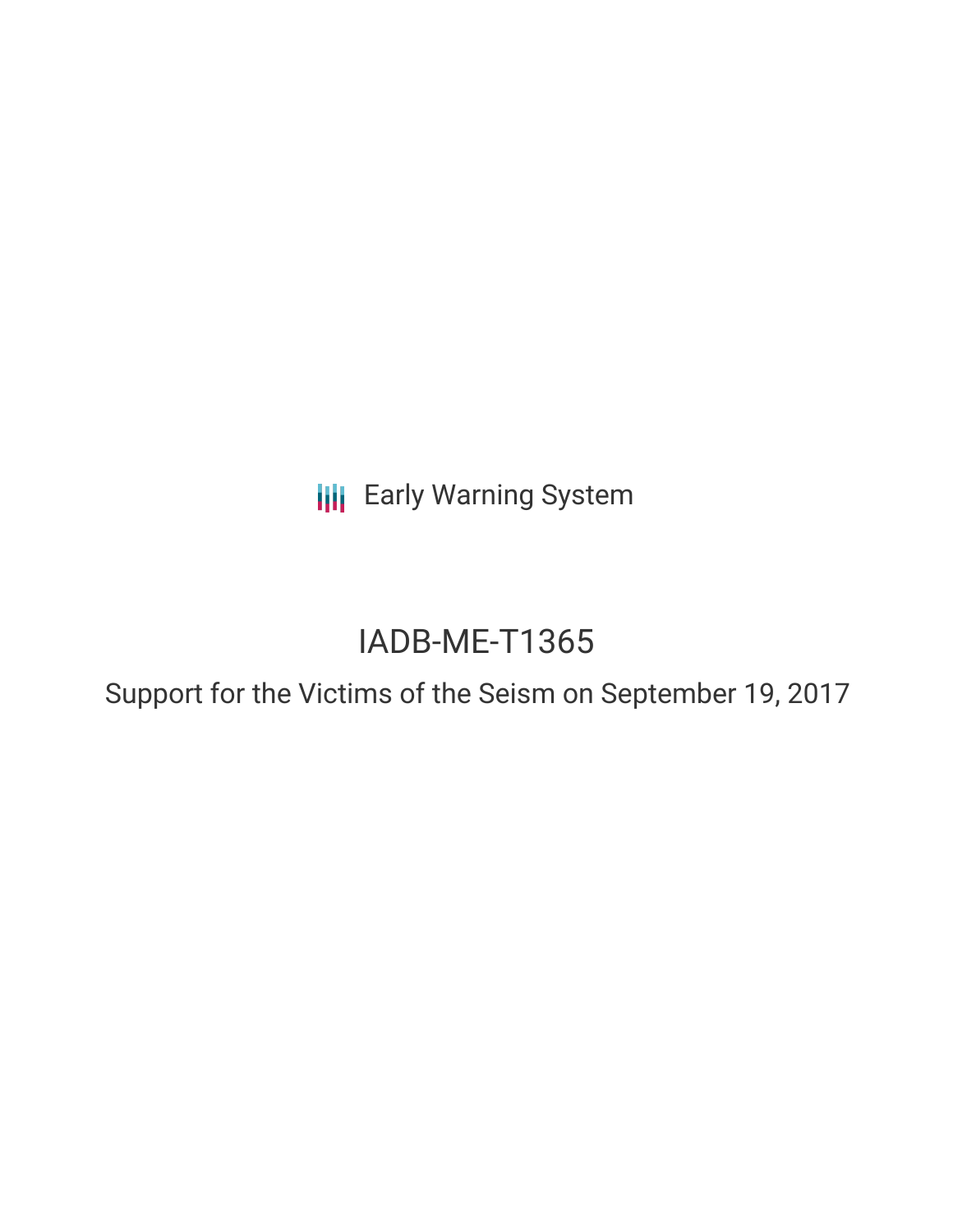

## **Quick Facts**

| <b>Countries</b>               | Mexico                                       |
|--------------------------------|----------------------------------------------|
| <b>Specific Location</b>       | <b>Morelos</b>                               |
| <b>Financial Institutions</b>  | Inter-American Development Bank (IADB)       |
| <b>Status</b>                  | Completed                                    |
| <b>Bank Risk Rating</b>        |                                              |
| <b>Sectors</b>                 | Humanitarian Response, Technical Cooperation |
| <b>Investment Type(s)</b>      | Grant                                        |
| <b>Investment Amount (USD)</b> | \$0.20 million                               |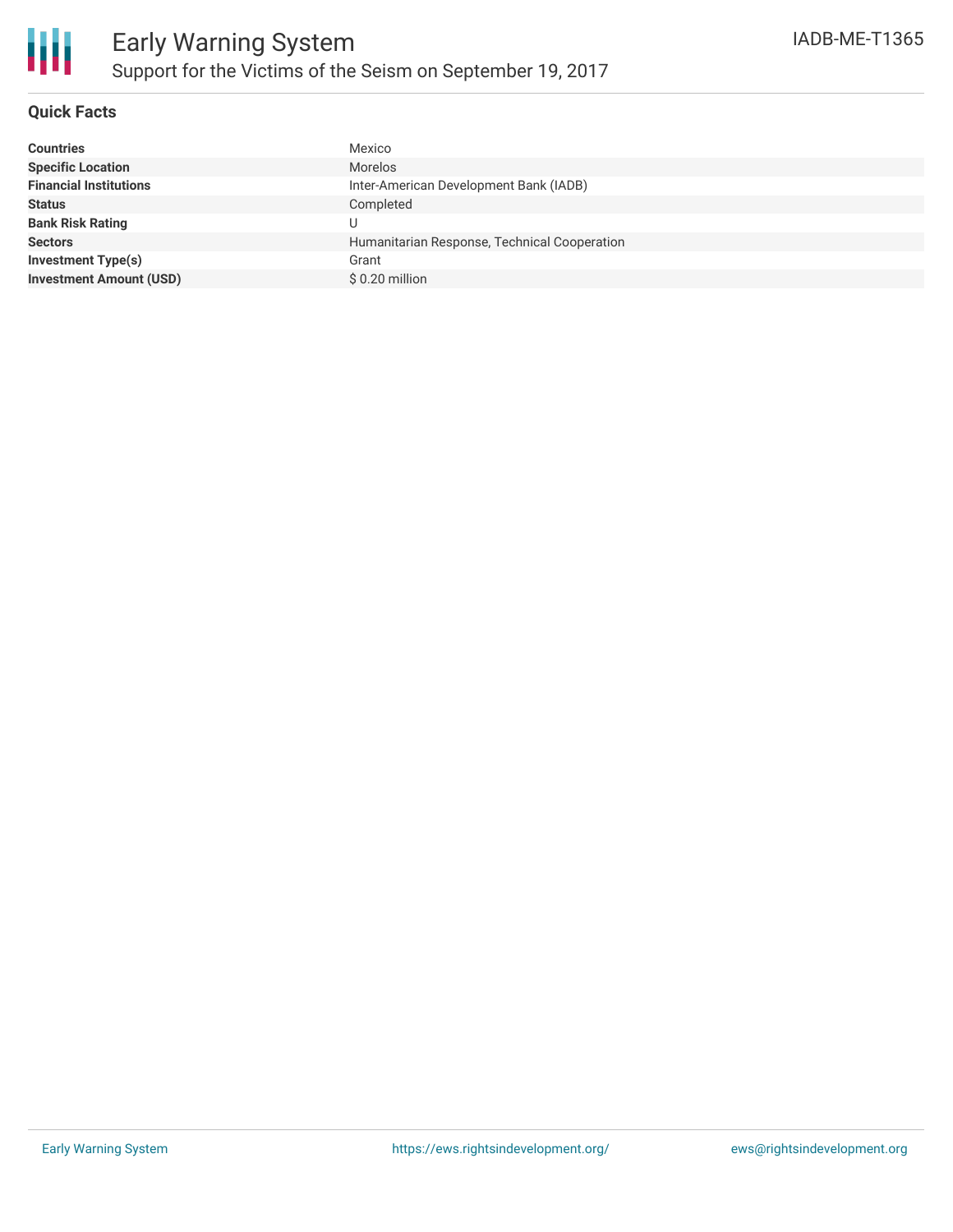

## **Project Description**

Support to the Mexican Government to help affected population by the Earthquake on September 19, 2017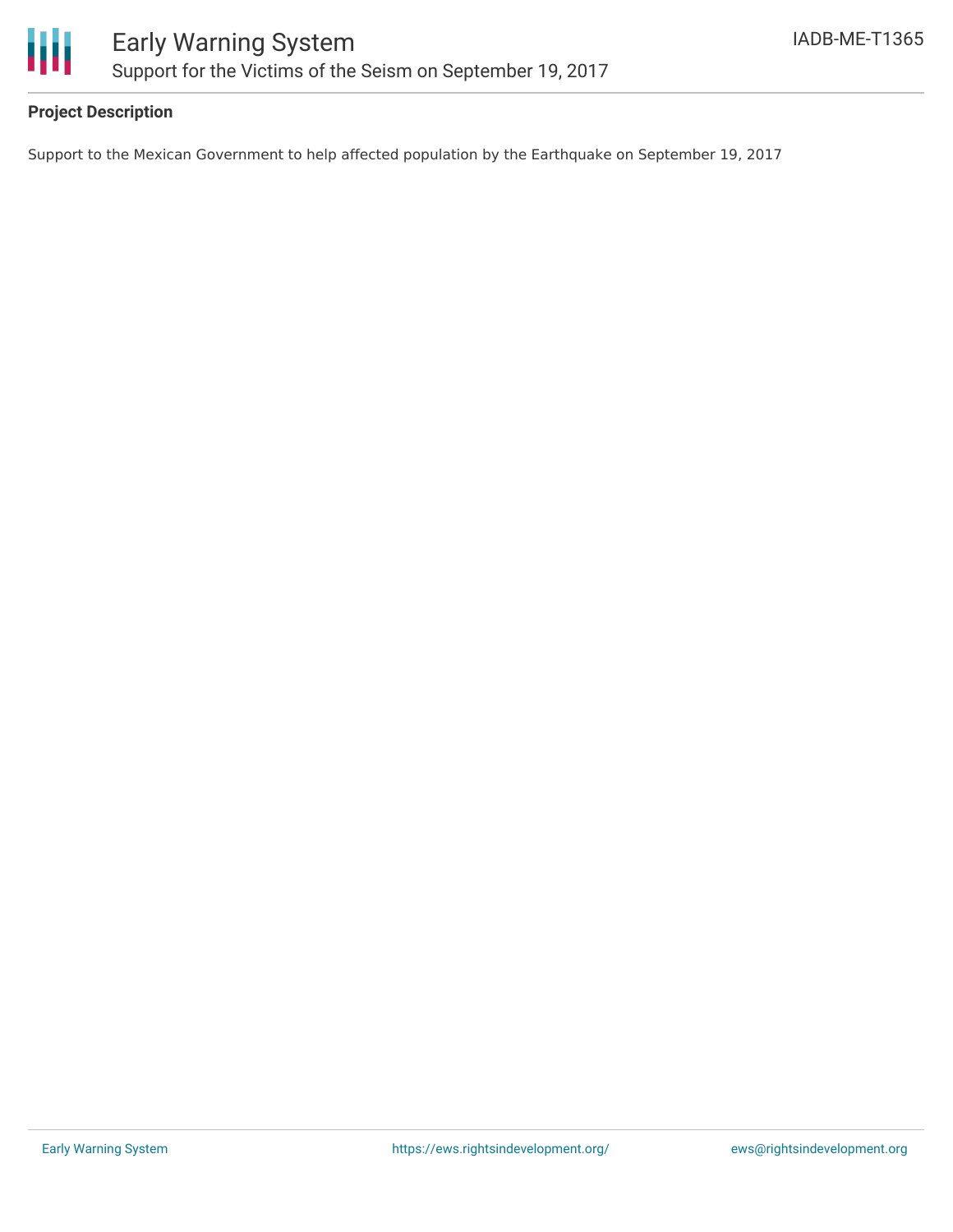

## **Investment Description**

• Inter-American Development Bank (IADB)